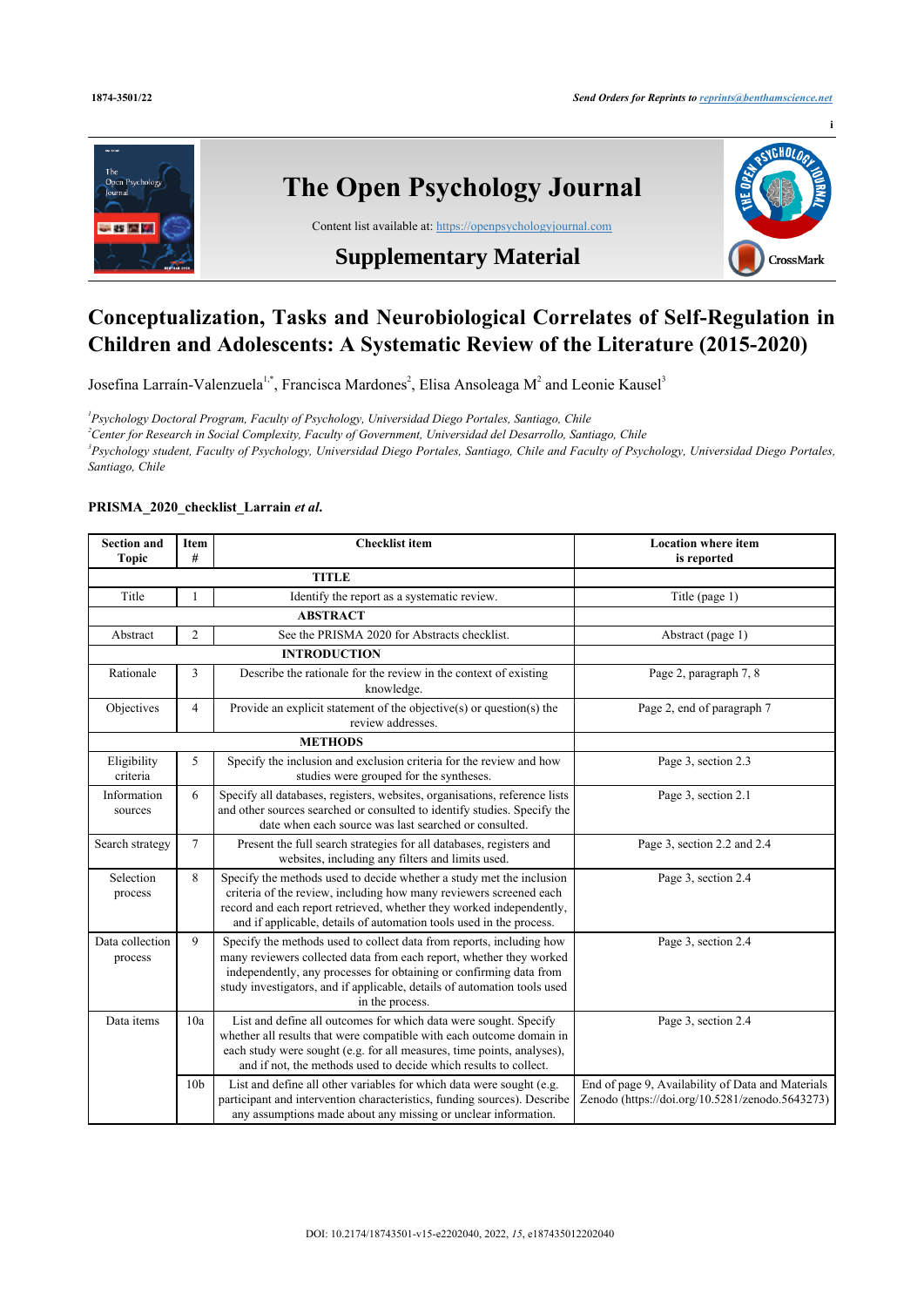| Study risk of<br>bias assessment | 11              | Specify the methods used to assess risk of bias in the included studies,<br>including details of the tool(s) used, how many reviewers assessed each<br>study and whether they worked independently, and if applicable,<br>details of automation tools used in the process. | Page 3, section 2.4                                      |  |  |
|----------------------------------|-----------------|----------------------------------------------------------------------------------------------------------------------------------------------------------------------------------------------------------------------------------------------------------------------------|----------------------------------------------------------|--|--|
| Effect measures                  | 12              | Specify for each outcome the effect measure(s) (e.g. risk ratio, mean<br>difference) used in the synthesis or presentation of results.                                                                                                                                     | does not apply                                           |  |  |
| Synthesis<br>methods             | 13a             | Describe the processes used to decide which studies were eligible for<br>each synthesis (e.g. tabulating the study intervention characteristics and<br>comparing against the planned groups for each synthesis (item $#5$ )).                                              | Page 3, section 2.4 and figure 1                         |  |  |
|                                  | 13 <sub>b</sub> | Describe any methods required to prepare the data for presentation or<br>synthesis, such as handling of missing summary statistics, or data<br>conversions.                                                                                                                | Table 1                                                  |  |  |
|                                  | 13c             | Describe any methods used to tabulate or visually display results of<br>individual studies and syntheses.                                                                                                                                                                  | Figure 1 (Prisma) and excel of supplementary<br>material |  |  |
|                                  | 13d             | Describe any methods used to synthesize results and provide a<br>rationale for the choice(s). If meta-analysis was performed, describe<br>the model(s), method(s) to identify the presence and extent of statistical<br>heterogeneity, and software package(s) used.       | Figure 1 (Prisma)                                        |  |  |
|                                  | 13e             | Describe any methods used to explore possible causes of heterogeneity<br>among study results (e.g. subgroup analysis, meta-regression).                                                                                                                                    | Section 3.2, analysis PICOS, Table 3                     |  |  |
|                                  | 13f             | Describe any sensitivity analyses conducted to assess robustness of the<br>synthesized results.                                                                                                                                                                            | does not apply                                           |  |  |
| Reporting bias<br>assessment     | 14              | Describe any methods used to assess risk of bias due to missing results<br>in a synthesis (arising from reporting biases).                                                                                                                                                 | Supplementary material (excel sheet)                     |  |  |
| Certainty<br>assessment          | 15              | Describe any methods used to assess certainty (or confidence) in the<br>body of evidence for an outcome.                                                                                                                                                                   | does not apply                                           |  |  |

| <b>Section and Topic</b>         | Item#           | <b>Checklist</b> item                                                                                                                                                                                                                                                                         | <b>Location where item</b><br>is reported            |
|----------------------------------|-----------------|-----------------------------------------------------------------------------------------------------------------------------------------------------------------------------------------------------------------------------------------------------------------------------------------------|------------------------------------------------------|
|                                  |                 |                                                                                                                                                                                                                                                                                               |                                                      |
| Study selection                  | 16a             | Describe the results of the search and selection process, from the number of records<br>identified in the search to the number of studies included in the review, ideally using a<br>flow diagram.                                                                                            | Section 3.1, Figure 1<br>(PRISMA), table 2           |
|                                  | 16 <sub>b</sub> | Cite studies that might appear to meet the inclusion criteria, but which were excluded,<br>and explain why they were excluded.                                                                                                                                                                | Section 2.4, Supplementary<br>material (excel sheet) |
| Study characteristics            | 17              | Cite each included study and present its characteristics.                                                                                                                                                                                                                                     | Table 2                                              |
| Risk of bias in studies          | 18              | Present assessments of risk of bias for each included study.                                                                                                                                                                                                                                  | Section 2.3                                          |
| Results of individual<br>studies | 19              | For all outcomes, present, for each study: (a) summary statistics for each group (where<br>appropriate) and (b) an effect estimate and its precision (e.g. confidence/credible<br>interval), ideally using structured tables or plots.                                                        | does not apply                                       |
| Results of syntheses             | 20a             | For each synthesis, briefly summarise the characteristics and risk of bias among<br>contributing studies.                                                                                                                                                                                     | does not apply                                       |
|                                  | 20 <sub>b</sub> | Present results of all statistical syntheses conducted. If meta-analysis was done, present<br>for each the summary estimate and its precision (e.g. confidence/credible interval) and<br>measures of statistical heterogeneity. If comparing groups, describe the direction of the<br>effect. | does not apply                                       |
|                                  | 20c             | Present results of all investigations of possible causes of heterogeneity among study<br>results.                                                                                                                                                                                             | Table 3 (PICOS)                                      |
|                                  | 20d             | Present results of all sensitivity analyses conducted to assess the robustness of the<br>synthesized results.                                                                                                                                                                                 | does not apply                                       |
| Reporting biases                 | 21              | Present assessments of risk of bias due to missing results (arising from reporting<br>biases) for each synthesis assessed.                                                                                                                                                                    | does not apply                                       |
| Certainty of evidence            | 22              | Present assessments of certainty (or confidence) in the body of evidence for each<br>outcome assessed.                                                                                                                                                                                        | does not apply                                       |
|                                  |                 | <b>DISCUSSION</b>                                                                                                                                                                                                                                                                             |                                                      |
| Discussion                       | 23a             | Provide a general interpretation of the results in the context of other evidence.                                                                                                                                                                                                             | Page 7, paragraphs 8 - 11                            |
|                                  | 23 <sub>b</sub> | Discuss any limitations of the evidence included in the review.                                                                                                                                                                                                                               | Page 8, paragraph 6                                  |
|                                  | 23c             | Discuss any limitations of the review processes used.                                                                                                                                                                                                                                         | Page 8, paragraph 6 and 7                            |
|                                  | 23d             | Discuss implications of the results for practice, policy, and future research.                                                                                                                                                                                                                | Page 8, paragraph 7                                  |
|                                  |                 | <b>OTHER INFORMATION</b>                                                                                                                                                                                                                                                                      |                                                      |